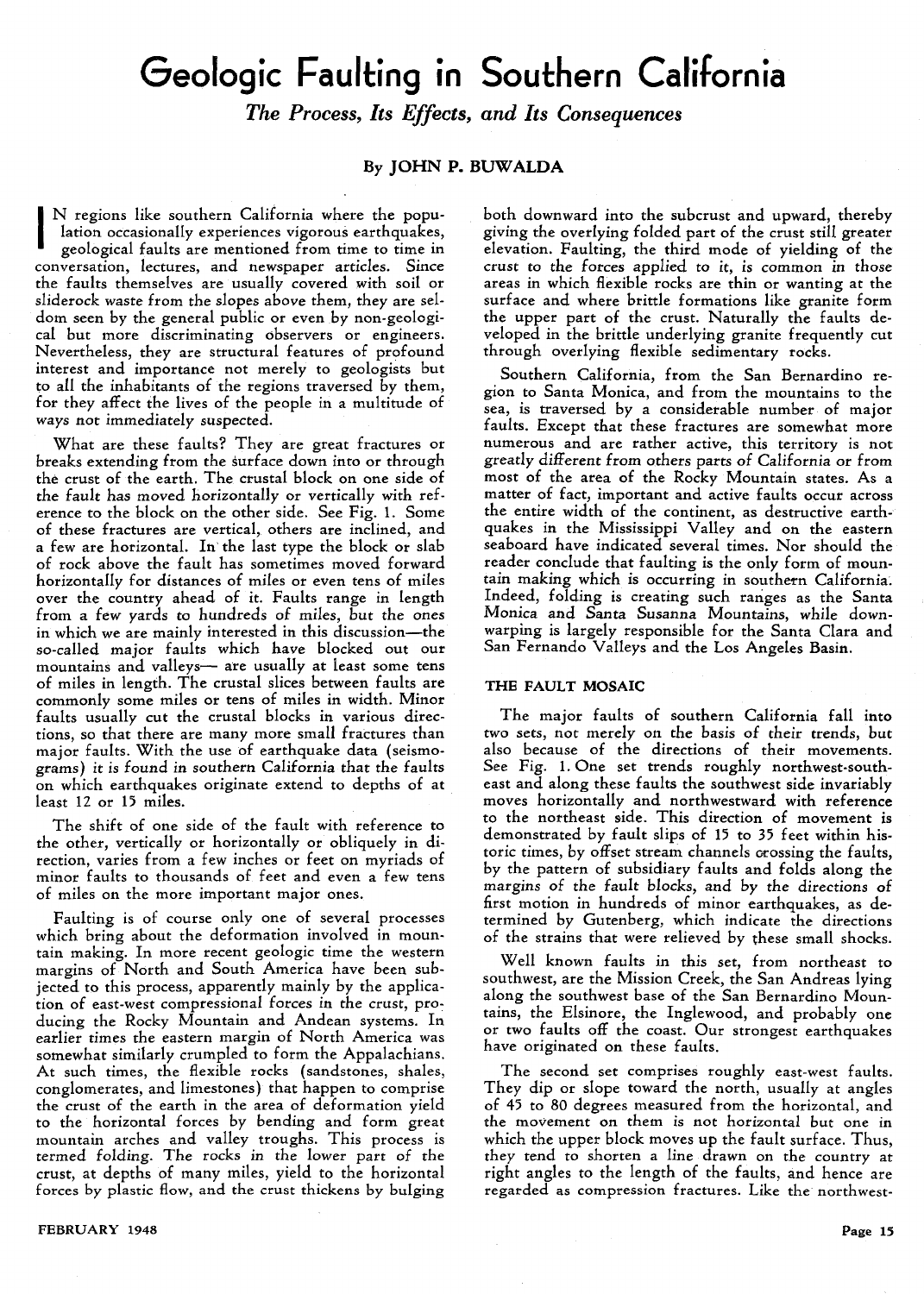

southeast. faults they also are active. This is indicated by earthquakes originating on them and by the fact that landscape surfaces situated above them have actually been offset vertically along their trace in recent geologic time. Faults of this 'category include the San Gabriel within the San Gabriel Mountains, the Sierra Madre along the south base of the same range, the Eagle Rock fault along the south side of the Verdugo Mountains and San Rafael Hills, the Raymond fault forming the escarpment between Pasadena and South Pasadena and south of the Huntington Library, and the Whittier fault following the south base of the Puente Hills. In each case, the north side of the fault has risen with reference to the south side which has been depressed, tilting the block to the north. As the blocks have been lifted progressively higher going north the series forms a gigantic stairway as one proceeds from the northern part of the Los Angeles basin through Pasadena to the crest of the San Gabriel Range. See Fig. 2.

## NATURE OF THE FAULTING PROCESS

The displacements on the individual faults range from hundreds to many thousands of feet. But these displacements do not occur in single slips; on each fault the total offset was accomplished· by thousands of very small slips, many of them only fractions of an inch. Occurring also is a much smaller number of large slips. Apparently the less frequent larger slips account for the major part of the offset, although even the more important slips seldom involve more than a fraction of the length of the fault.

We infer from the facts given above and from the evidence of the proven drift of triangulation monuments in the Coast Ranges of California, as determined by repeated precise surveys by the U. S. Coast and Geodetic Survey, that at the time of a major slip the entire block on one side of the fault does not suddenly move ahead several or some tens of feet with reference to the block on the other side of the fracture. Apparently, the main portion of a block, usually miles wide and tens of miles long, slowly drifts or is carried along at a more or less constant rate on the more mobile basaltic second shell of the earth for the entire interval between fault slips. But because of frictional resistance to fault slip the adjoining margins of the blocks are strained out of shape, and when slip occurs these margins merely resume their

original form by sudden elastic rebound. Therefore only a small marginal fraction of each block on the two sides of the fault moves at the time of the slip. See

## EFFECTS OF THE FAULT SLIPS

Fig. 3.

The immediate effect of the slip is an earthquake. The energy stored up as elastic strain in the margins of the blocks on the two sides of the fault since the last slip is suddenly released and radiates outward in the form of elastic waves; these constitute the earthquake. About 75 shocks strong enough to be recorded at three or more of the eight stations in the California Institute seismological net (many of them are not intense enough to be felt) originate every month from epicenters within about 200 miles of Pasadena. Some of these arise from minor slips on parts of major faults; the remainder are caused by small dislocations on minor fractures within the blocks. Earthquakes strong enough to be damaging or destructive over a small fraction of the area of southern California occur on the average about once a decade or perhaps somewhat oftener. Major earthquakes that shook violently a large part of southern California occurred in 1769, 1812, and 1857. The history of seismic countries indicates that the areas in which light shocks occur most frequently are in general also those in which damaging quakes can be expected from time to time. Seismic studies indicate that the minor slips on faults only relieve a small fraction of the accumulating strain.

Fig. 2 North - south sketch cross-section through Pasadena showing stair·like fault block structure from the Los Angeles Basin through the San Gabriel Range. Also the water basins formed by tilting of the granitic fault blocks and accumulation of stratified sand and gravels in the resulting depres**sions.** 

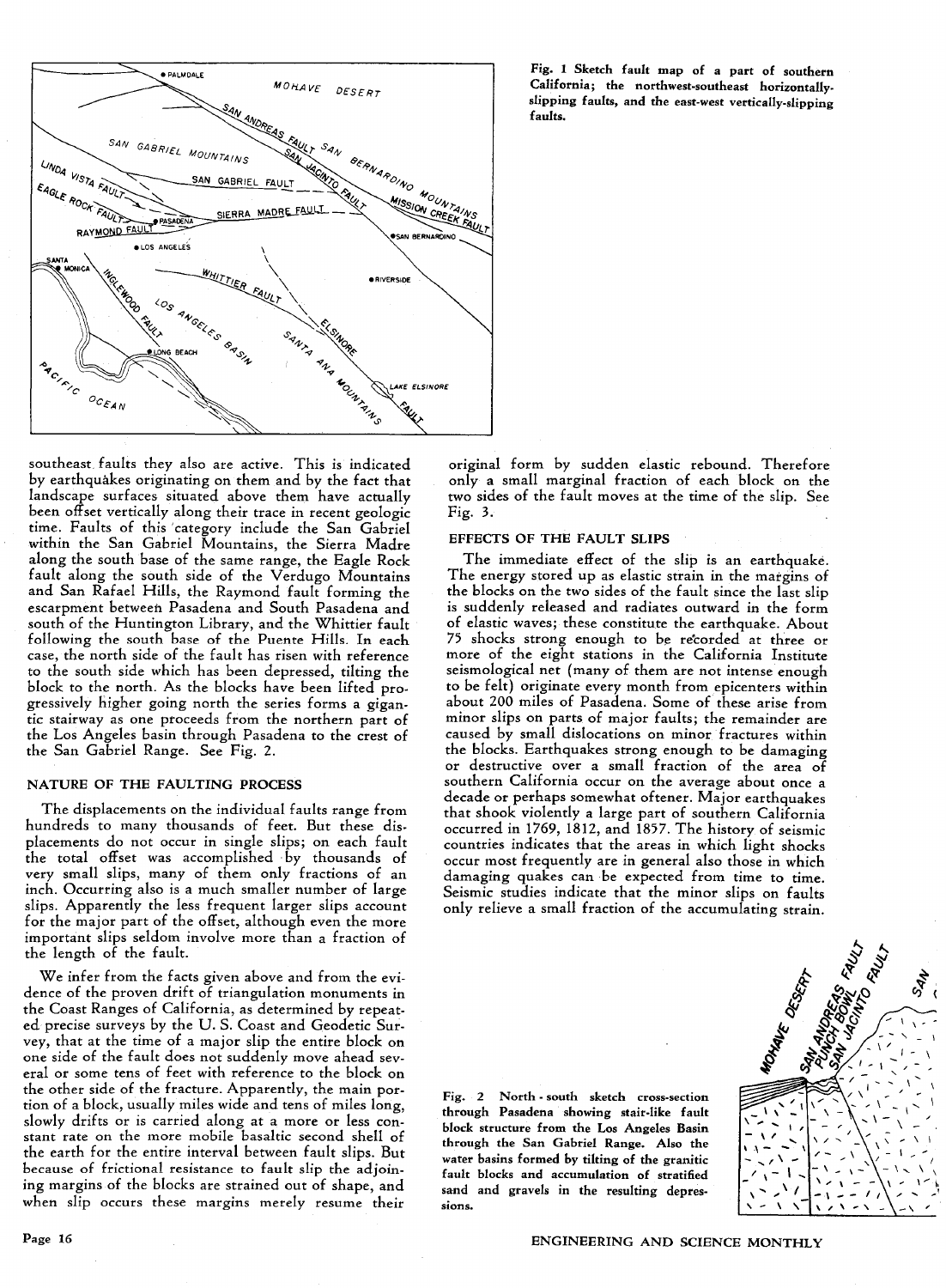Fortunately, we are not as helpless against earthquakes as are populations elsewhere in relation to other violent types of natural phenomena. We can now construct buildings at very little added cost that will withstand without damage the kinds of earthquakes reasonably to be expected in California.

A second effect of the faulting is that this region has been broken up into blocks, as above indicated, which have undergone quite different geological histories in recent time. They have acted more or less independently of each other as/regards uplift or depression, and the degree of internal deformation in each has differed from that of the others, as has also the nature of that deformation, whether by faulting, or folding, or a combination of the two. The process is still continuing, but is apparently somewhat more active in some areas than in others.

# CONSEQUENCES OF THE FAULTING

The consequences of the dislocations on the faults, particularly the vertical slips, have been profound for southern California and have affected nearly every human activity in this region in greater or less degree. It is no exaggeration to say that the region between San Bernardino and Santa Monica and between the mountains and the sea owes most of the unique advantages-topographic, climatic, economic, and indirectly cultural-which have brought a dense population and a vigorous civilization to it, directly or indirectly to vertical movement on the faults. The displacement on the east-west faults has been almost entirely vertical, but the dislocation along some sections of the northwestsoutheast faults has also had a large vertical component.

#### TOPOGRAPHIC CONSEQUENCES

The first topographic result of the faulting is that. in contrast with the boundless flat prairies and plains of the Middle West and the tracts of high rugged mountains forming much of the Rockies, most of southern California consists of low-lying fertile valleys and intervening hill or mountain ranges. Among these valleys are the San Bernardino, San Jacinto, Elsinore, San Gabriel, and other small depressions. Examples of upfaulted mountain blocks are the San Bernardino, San Gabriel, and Santa Ana Mountains, the Puente Hills and the Verdugo Mountains (of which the San Rafael Hills west of Pasadena are a part). The Los Angeles Basin, the Santa Monica and Santa Susanna Mountains, and the San Fernando and Santa Clara valleys are due in part to faulting and in part to warping.

A second topographic result of faulting is that the Los Angeles-San Bernardino region is hemmed in by high mountains on its landward side and forms a protected coastal strip between these mountains and the sea. It is in fact directly connected with the interior country through only four gateways or passes: Tejon Pass (to the San Joaquin Valley), Soledad Pass (to Palmdale and the northern Mojave Desert), Cajon Pass *(to* the southern Mojave Desert), and San Gorgonio Pass (to Palm Springs and the Imperial Valley). Through these passes flows virtually all the rail, highway, and air transportation. These passes themselves are largely fault features-great fracture zones in the encircling ring of mountains.

## CLIMATIC CONSEQUENCES

The fault block mountains with the aid of the folded ranges to the west shelter the Los Angeles region from the extremes of temperature which are more characteristic of the interior and help to give it its vaunted southern California climate. Santa Barbara and San Diego are likewise protected and also enjoy a largely marine climate.

Much of southern California is semi-arid, but the Los Angeles region would receive considerably less rainfall if faulting had not elevated parts of the area. If the lower portion of the territory were all part of a low flat coastal plain, it would probably be nearly as arid as parts of Baja California. The encircling ranges force the northeastward-flowing rain-laden storm air to rise, chill, and drop a large part of its moisture as rain or snow, making available much water to the southland which would otherwise be carried inland to the desert region. This may appear at first sight an injustice levied by Nature in favor of the coastal territory,. but climatic-' ally it was probably a fortunate happenstance, for the increase or concentration of water in the coastal belt increased its habitability enormously, while the extra water abstracted from the clouds by the mountains would, if allowed to pass, have been spread over such a wide desert area that it would have' ameliorated its aridity only slightly.

One unfortunate effect of the encircling mountains relates to the smog. In a plains country slight movement of the atmosphere in any direction will move contaminated air away from a densely settled area. In our region air flowing southward or westward will readily carry smog out to sea, but the movement of seawardflowing air is somewhat impeded by the mountains. On the other hand, the contaminated air from the cities, when relatively quiet or moving only gently inland, tends to bank up against the mountains and accumulate.